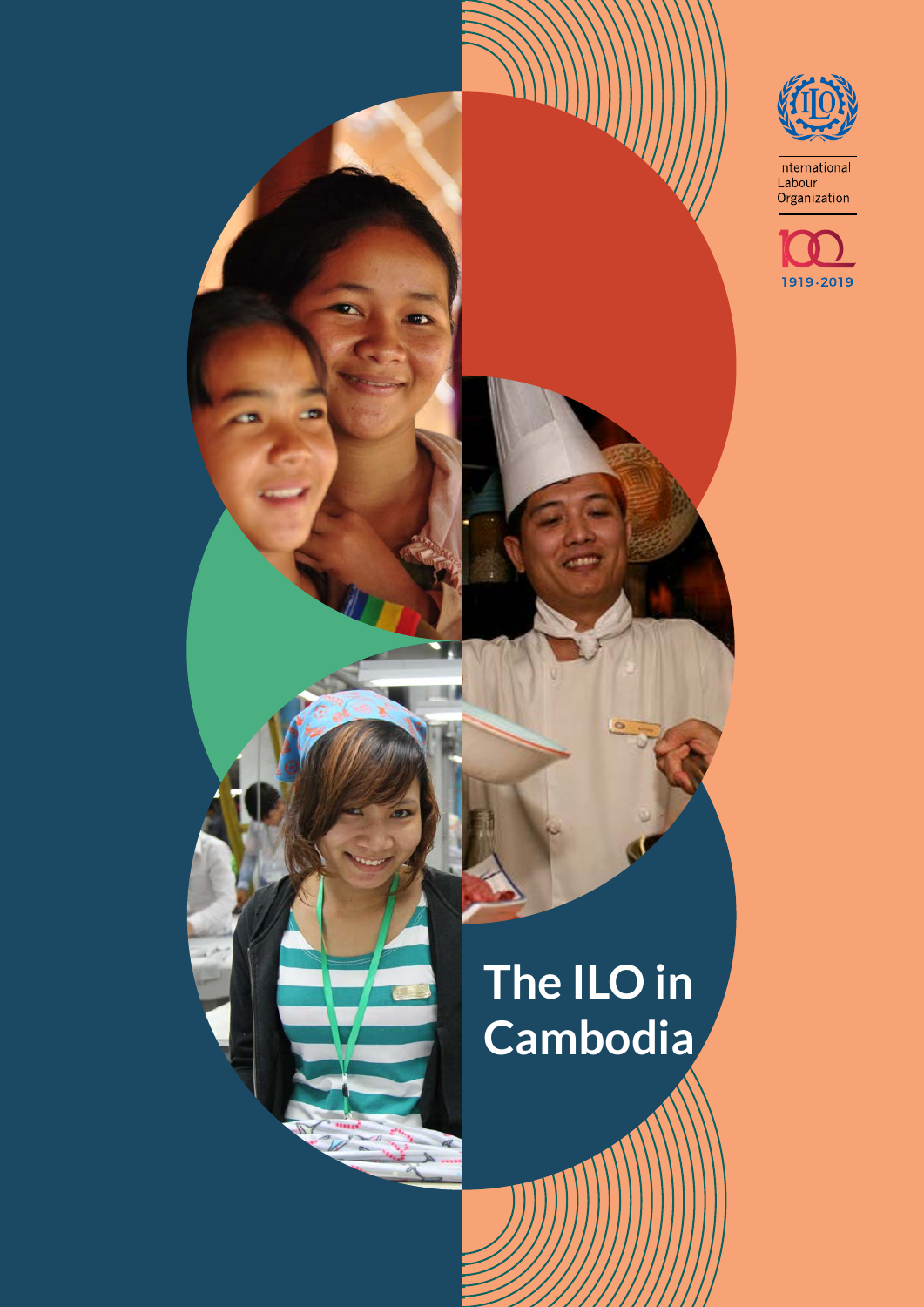### KEY FACTS AND FIGURES

| <b>Female</b><br>51 <sub>%</sub><br>Population <sup>1</sup><br>(2016)<br>15 million | <b>Male</b><br>49% |              | (2017)<br><b>US\$1,300</b> | GDP per capita <sup>2</sup> |
|-------------------------------------------------------------------------------------|--------------------|--------------|----------------------------|-----------------------------|
|                                                                                     |                    | <b>Total</b> | <b>Male</b>                | <b>Female</b>               |
| Labour force $(2016)^3$                                                             |                    | 8.7M         | 52%                        | 48%                         |
| Labour force participation rate<br>$(2016)^4$                                       |                    | 84%          | 89%                        | 79%                         |

Strategically located in South-East Asia, the Kingdom of Cambodia's economy has been growing quickly over the last several years. Its economic growth for the past two decades has been impressive, with an average annual growth rate of 7.7% during the 1998-2017 period. This robust growth has helped the Kingdom maintain a lower middle income country status since 2015, with GNI per capita being estimated at USD 1,300 in 20175, and a sharp reduction in poverty from 47.8% in 2007 to 13.5% in 2014. However, Cambodia's economy remains relatively narrowly-based, with low-productivity, low-technology and low added value. Growth drivers are largely dependent on its labour-intensive garment and footwear industries, and also on its construction, tourism and agriculture sectors where skilled labour force and wages remain low.

While the rate of poverty continues to decline in Cambodia, 28 percent of the population are 'near poor' and one third are multi-dimensionally poor<sup>6</sup>, and are vulnerable to falling back into poverty. Nearly 70 percent of the working population is active in the informal economy, mostly in the agriculturural, forestry, fishing and micro and small enterprises sectors , and subject to many decent work deficits.

Cambodia is the most youthful country in South East Asia with more than 70 percent of the total population below 34 years of age and 50 percent below 25 years of age and more than 20 percent between 15 and 24. Despite the low unemployment rate of 3.8 percent among persons aged 15-247, young people are systematically more likely to be unemployed than adults – up to three times – while working poverty and informality persist: 81 percent of all jobs are considered vulnerable. As a result, internal and external migration in search for better paid jobs is increasing, particularly among young people. The challenges of improving educational attainment remains: 42 per cent of employed youth had only completed primary school, compared to 45 per cent for the employed population as a whole. About one in every ten children aged 5 to 17 years is involved in child labour.

To address the labour and developmental challenges, the Cambodian government has developed a series of socioeconomic policy frameworks, including the National Strategic Development Plan 2019-2023, the Industrial Development Policy 2015-2025, the National Employment Policy 2015-2025, the National Social Protection Policy Framework 2016-2025, the TVET Policy 2017-2025, the Labour Migration Policy 2019- 2023, and the National Plan of Action on Child Labour Reduction and Elimination of the Worst Form of Child Labour 2016-2025. These national development frameworks are being supported by development partners and the UN system, including the United Nations Development Assistance Framework 2019-2023 to help Cambodia achieve its national development goals and Cambodian Sustainable Development Goals while advancing Decent Work for all Cambodians.

6 Oxford Poverty and Human Development Initiative (2017). "Cambodia Country Briefing", Multidimensional Poverty Index Data Bank. Available at: www.ophi.org.uk/

multidimensional-poverty-index/mpi-country-briefings/.

### THE ILO - *WHO WE ARE*

The International Labour Organization (ILO) is the United Nations agency for the world of work. Devoted to advancing social justice, it promotes a Decent Work Agenda based on four strategic pillars: rights at work, decent employment opportunities, social protection and social dialogue.

It is the only public international organisation which is tripartite, where workers and employers enjoy equal rights with governments in representation and decision-making. Together they set labour standards, develop policies and devise programmes upholding decent and productive work, in conditions of freedom, equity, security and dignity for all.

Created in 1919 as part of the Treaty of Versailles that ended World War I, the ILO became the first specialized agency of the UN in 1946. It received the Nobel Peace Prize in 1969 and today is recognized as the world's authority on the world of work, offering over 100 years of knowledge, experience and achievements.

<sup>1</sup> Cambodia Social and Economic Survey 2016, National Institute of Statistics (NIS)

<sup>2</sup> Cambodia Economy Update 2018, World Bank<br>3 ILO KILM Report 2016

<sup>3</sup> ILO KILM Report 2016

<sup>4</sup> Cambodia Social and Economic Survey 2016, NIS

<sup>5</sup> Cambodia Economy Update 2018, World Bank

<sup>7</sup> Cambodia Labour Force Survey 2012, NIS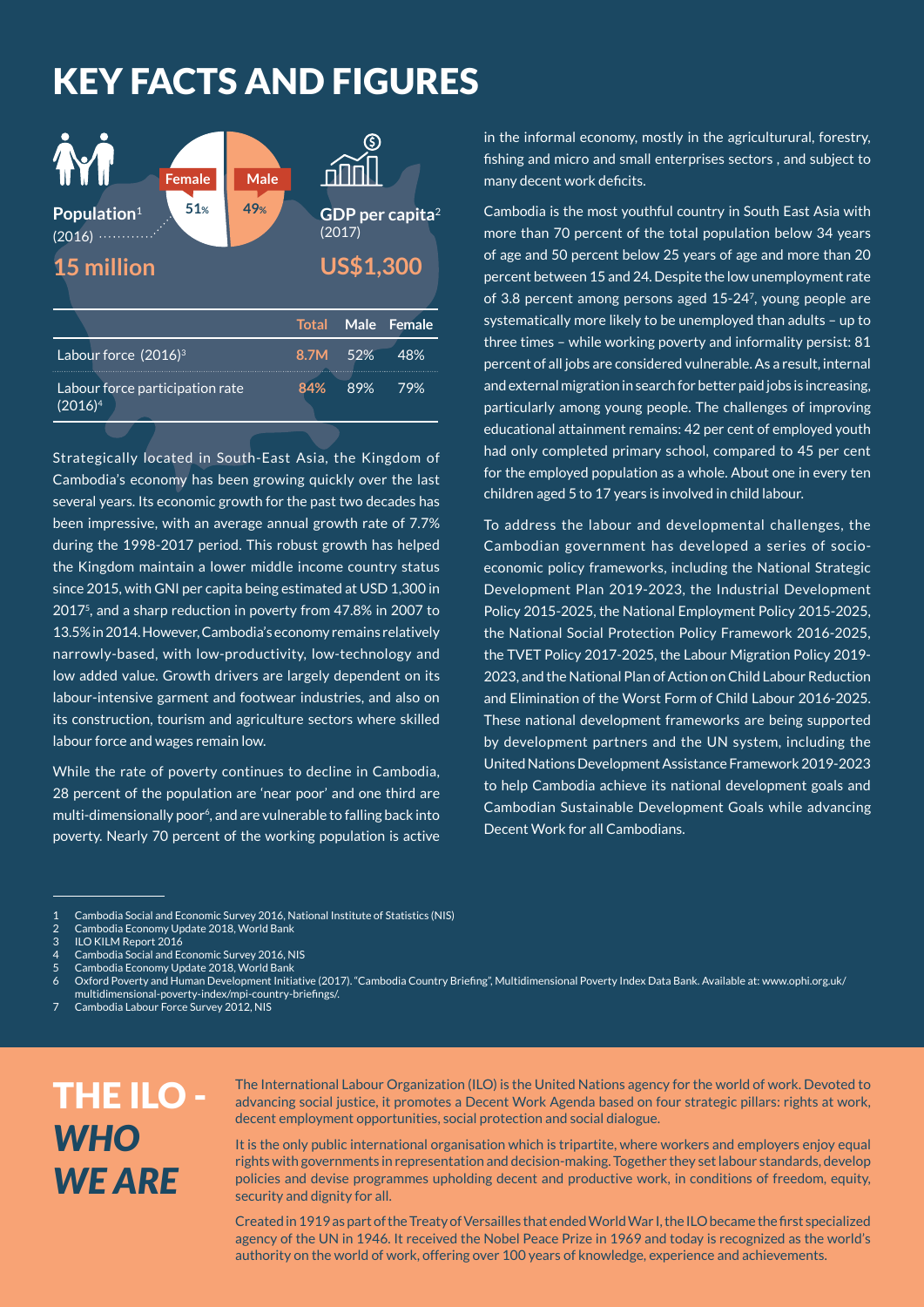## THE ILO IN CAMBODIA

Cambodia has been a member of the ILO since 1969 and has ratified 13 ILO conventions including all eight core conventions. The ILO has operated in Cambodia since 1992 following the end of nearly three decades of internal conflicts and has implemented five Decent Work Country Programmes (DWCPs) since 2005, all in close cooperation with its constituents.

The current DWCP 2019-2023 is designed to help the country achieve sustained job-rich growth and inclusive and sustainable development while advancing decent work for all Cambodian women and men. It focuses assistance in three specific areas:

- (1) *Employment and Enterprise Development*  More Cambodian women, men, youth and vulnerable groups have access to decent and productive work as a result of increased economic diversification, productivity, competiveness and the development of the digital economy.
- (2) *Improving and ExpandingSocial Protection*  More Cambodian women, men, youth and vulnerable groups are in safe and healthy work and benefit from sustainable, transparent and equitable social protection coverage.
- (3) *Improving Industrial Relations and Rights at Work* Industrial relations and rights at work improved in line with international labour standards, including for migrant workers.

#### **Current areas of work**

The ILO delivers its programme in Cambodia as one of the largest development cooperation portfolios in South-East Asia, covering various fields and addressing a wide range of decent work and development issues, including labour law reforms, employability and skills development, decent employment growth, entrepreneurship and enterprise development, productivity enhancement, improvement in working conditions and labour standards, social protection, wage setting, industrial relations and social dialogue, and labour market governance.

A core area of work is labour compliance in the garment sector through the Better Factories Cambodia programme (since 2001) which garners a very high profile both within and outside the country. This programme helps to sustain Cambodia's biggest export sector (US\$8 billion per annum) and the largest formal employer of 700,000 workers (80% women).

A critical area of support is to expand the coverage and quality of social protection to the most vulnerable, including informal workers. Support is also in place for the National Social Protection Policy Framework, this important work focuses on providing assistance to the National Social Security Fund (NSSF) to expand coverage, quality and equitable geographic access to work injury and health insurances and maternity protection, and to introduce pensions.

Another important area of work is providing support to strengthening industrial relations and rights at work. This includes ongoing support for social dialogue and collective bargaining and labour dispute resolutions, including through the Arbitration Council. Support is also extended to raising awareness of rights



and responsibilities at work and the development of effective applications of the legal and policy frameworks to promote and protect the rights of vulnerable workers, including entertainment workers, migrant workers, construction workers, young and women workers, people with disabilities and indigenous people.

Other initiatives include:

- Strengthening of the evidence-based minimum wage setting mechanism, including support for implementation of the minimum wage law;
- Promotion of youth employment, including implementation of the National Employment Policy;
- Skills and entrepreneurship development for sustainable enterprises, enhanced productivity and diversified economy in priority sectors, including support for the TVET policy implementation;
- Effective labour migration management, including implementation of the Labour Migration Policy;
- Improving occupational safety and health, especially in the construction sector.

#### **Key partners**

The ILO closely cooperates with the tripartite constituents: the Royal Government of Cambodia, principally the Ministry of Labour and Vocational Training, the Cambodian Federation of Employers and Business Associations (CAMFEBA) and various Workers Organisations. The constituents play a key role in the development and implementation of the DWCP, including development cooperation projects.

As a specialised agency of the UN system, the ILO contributes to the United Nations Development Assistance Framework 2019-2023 which coordinates the efforts of all UN Agencies in Cambodia in support of Cambodia's development goals and Cambodian Sustainable Development Goals (CSDGs).

Development cooperation partners include Australia, Canada, China, European Union, Germany, Japan, Republic of Korea, Netherlands, Sweden, Switzerland, and the United States of America.